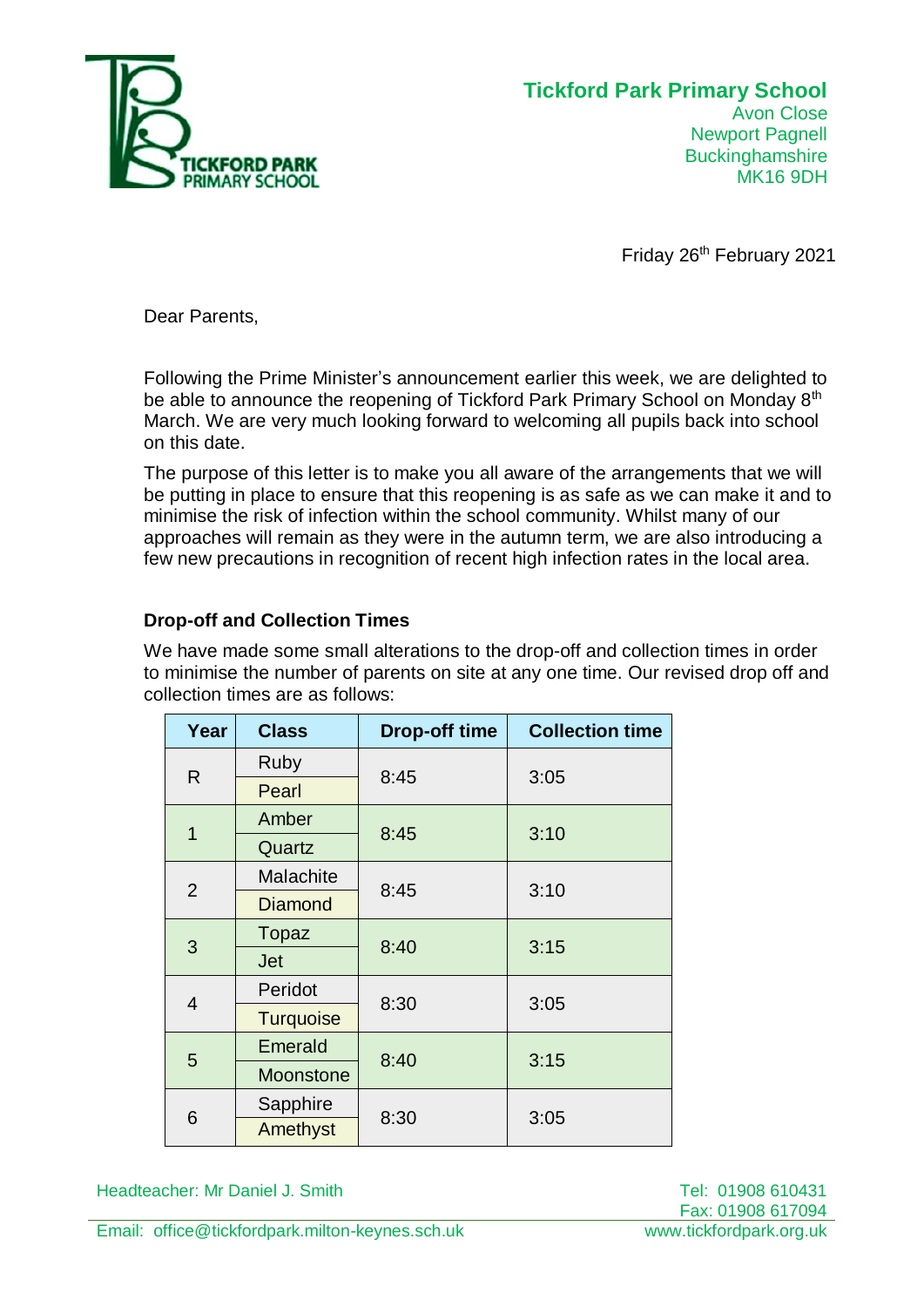Please ensure that you adhere to the allocated drop-off and collection times as these are designed to reduce risk at these particularly busy times of the school day.

# **Drop-off and Collection Locations**

Drop-off and collection locations will remain as they were in December. For your convenience, these are listed in the table below.

| Year           | <b>Class</b>     | <b>Entry/Exit Point</b>              |  |
|----------------|------------------|--------------------------------------|--|
| R              | Ruby             | Classroom door                       |  |
|                | Pearl            | Classroom door                       |  |
| 1              | Amber            | Classroom door                       |  |
|                | Quartz           | Classroom door                       |  |
| $\overline{2}$ | <b>Malachite</b> | Classroom door                       |  |
|                | Diamond          | Aston Hall door                      |  |
| 3              | Topaz            | Classroom door                       |  |
|                | Jet              | Double doors in Year 3 courtyard     |  |
| 4              | Peridot          | Double doors in Year 4 courtyard     |  |
|                | <b>Turquoise</b> | Classroom door                       |  |
| 5              | Emerald          | Door in corner of canopied courtyard |  |
|                | <b>Moonstone</b> | Classroom door                       |  |
| 6              | Sapphire         | Classroom door                       |  |
|                | Amethyst         | <b>Classroom door</b>                |  |

These doors will be signed up with the name of the class. Senior leaders will be available in the morning and at the end of the school day to direct you to the correct location, if required.

# **Siblings**

If you have children with multiple start times, please bring them to school at the earliest time. Once you have dropped off the child with an earlier start, their sibling(s) will be able to go straight into their classroom, using the access point indicated above.

The same principle will apply at the end of the school day. If you have children with different collection times, please come at the later time. The child with an earlier collection time will remain in their classroom until this point.

Please only drop-off your children early if their siblings have an earlier start time.

| Head teacher: Mr Daniel J. Smith                | Tel: 01908 610431       |
|-------------------------------------------------|-------------------------|
|                                                 | Fax: 01908 617094       |
| Email: office@tickfordpark.milton-keynes.sch.uk | www.tickfordpark.org.uk |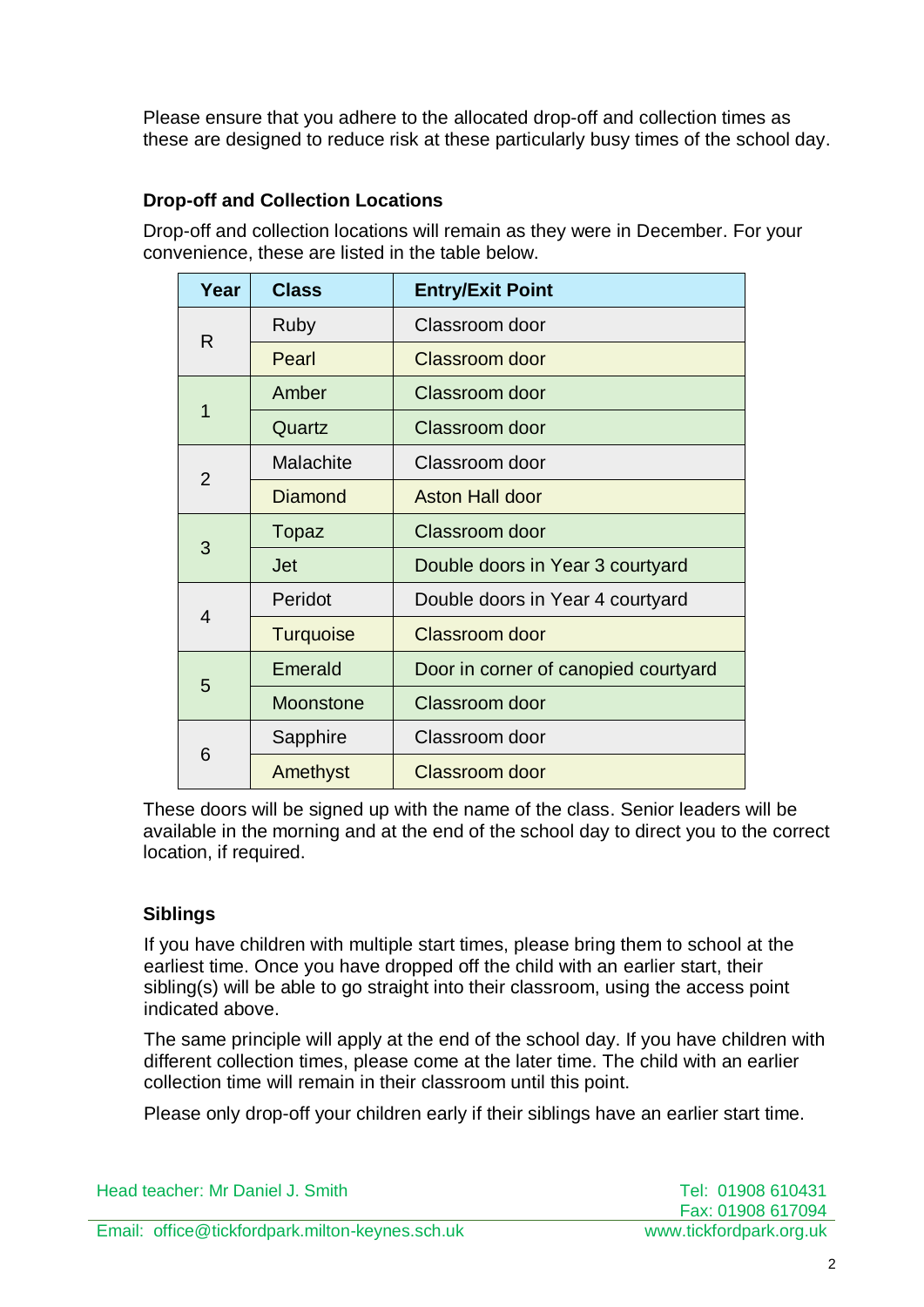## **Safety onsite**

The drop-off and collection times are potentially the most vulnerable times of the school day, due to the high number of people on site. As such, we request that parents adhere to the following guidelines:

- Please wear a face mask when onsite.
- Only one adult to collect wherever possible.
- Please don't stay on site to socialise with other parents.
- If your child's start time is, for example, 8:40, please try not to arrive on site prior to this time. The same principle applies to collection times.
- Wherever possible, please observe social distancing when in the school grounds.
- We ask that children do not remain behind to play on the school grounds or equipment after they have been dismissed.
- Wherever possible, please do not come into the school without first making an appointment.

## **Bubbles**

Our children will continue to attend school in year group bubbles consisting of two parallel classes. Children will remain within these bubbles throughout the day and contact between bubbles will be avoided.

Breaktimes and lunchtimes will be scheduled to retain the integrity of bubbles. This may mean that children are eating or playing at a slightly different time to the usual school day, although any such deviations will be minor.

The majority of staff will be allocated to just one bubble; however, in some cases this will not be possible. Staff working with multiple bubbles – for example, senior leaders and some support staff – will avoid working in close contact with pupils wherever possible.

Staff are also requested to wear face masks in situations where they are meeting with colleagues from other bubbles and it is not possible to keep a social distance.

Children in year two who have been in two separate keyworker groups will return to their own classes on Monday 8<sup>th</sup> March.

# **Confirmed Cases**

In the event of a confirmed case within school, we will work closely with Public Health MK and MK Council to determine the actions that need to be taken. This may include the closure of a class or a year group, depending on the close contact that the confirmed case has had. We will always endeavour to communicate this information to you as promptly as we are able.

In circumstances where a group of pupils are required to self-isolate, we will revert to the existing model for remote learning.

Tel: 01908 610431 Fax: 01908 617094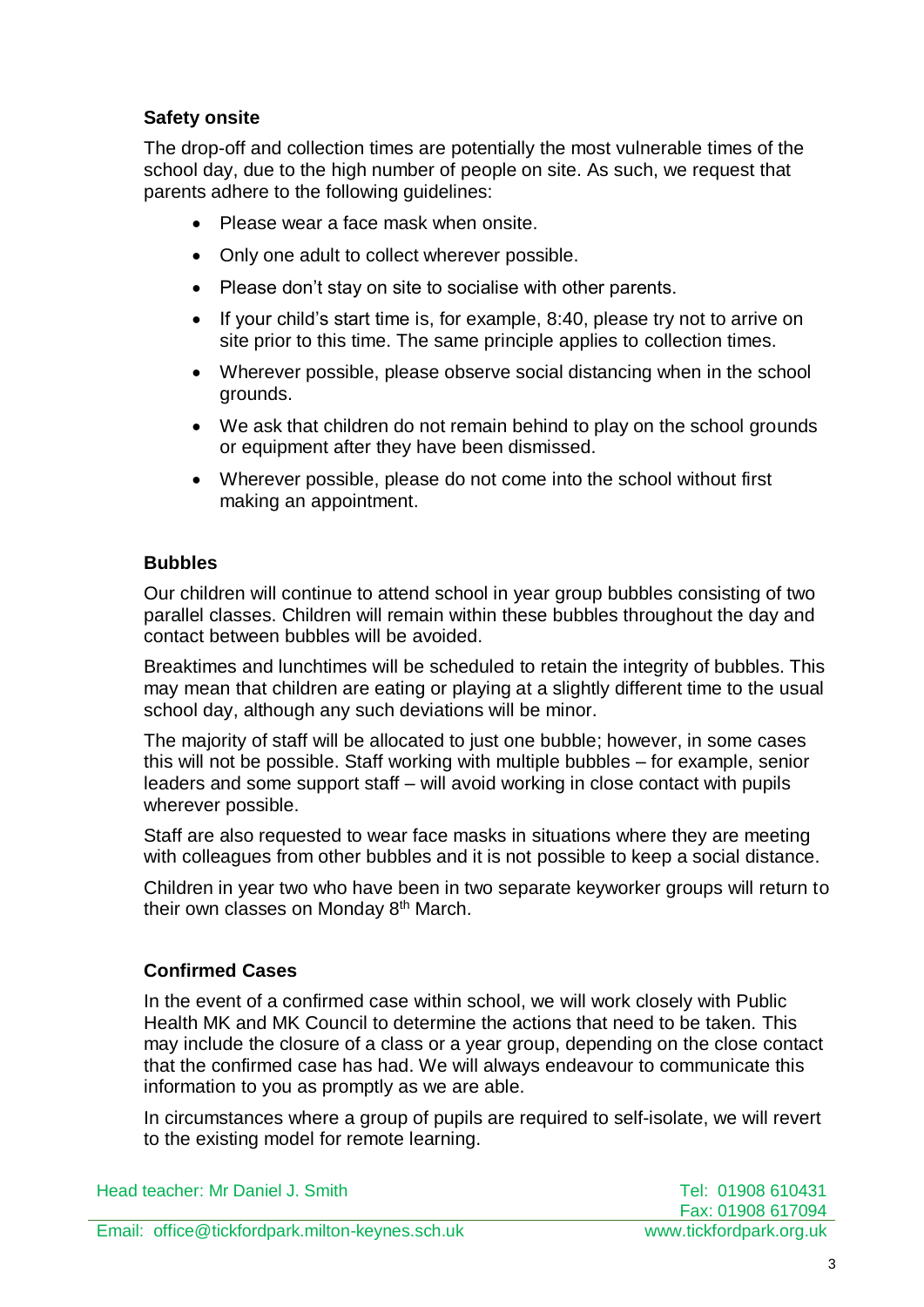# **Hygiene and Cleaning**

We will continue to implement an enhanced cleaning regime across the school which will be monitored regularly. In addition to standard cleaning practices, work spaces used by pupils will be wiped down with anti-bacterial spray at lunchtime and the end of the school day. Additional cleaning of toilet facilities will also take place.

Teaching staff will ensure that children are taught the importance of regular and thorough hand-washing and will facilitate opportunities for children to do this throughout the school day. Good hygiene practices and Covid-safe behaviour will form an important part of the curriculum as children return to school.

## **Equipment**

Wherever possible, we will minimise the sharing of equipment between children, and especially between bubbles. Equipment that does need to be shared, for example, the computers in our IT Suite, will be cleaned between uses.

## **Self-isolation**

In accordance with Government guidance, pupils must not attend school if:

- They develop symptoms of Covid-19
- They have been in close contact with someone who has tested positive for Covid-19
- Anyone in their household or support or childcare bubble develops symptoms of Covid-19
- They are required to do so having recently travelled from certain other countries
- They have been advised to isolate by NHS Test and Trace or the PHE local health protection team.

Pupils required to self-isolated will be provided with remote learning for the duration of their isolation.

## **Asymptomatic Testing**

School staff will continue to take Lateral Flow Tests twice a week as an additional precaution. Any staff testing positive through this process will not be permitted to attend school but will instead be asked to book a PCR test at a testing centre.

Please note that there will be no testing for pupils. This process is only for secondary-aged pupils.

## **Curriculum**

Pupils will, in general, continue to receive the broad and balanced curriculum planned for this term. This should build on work set remotely during the lockdown.